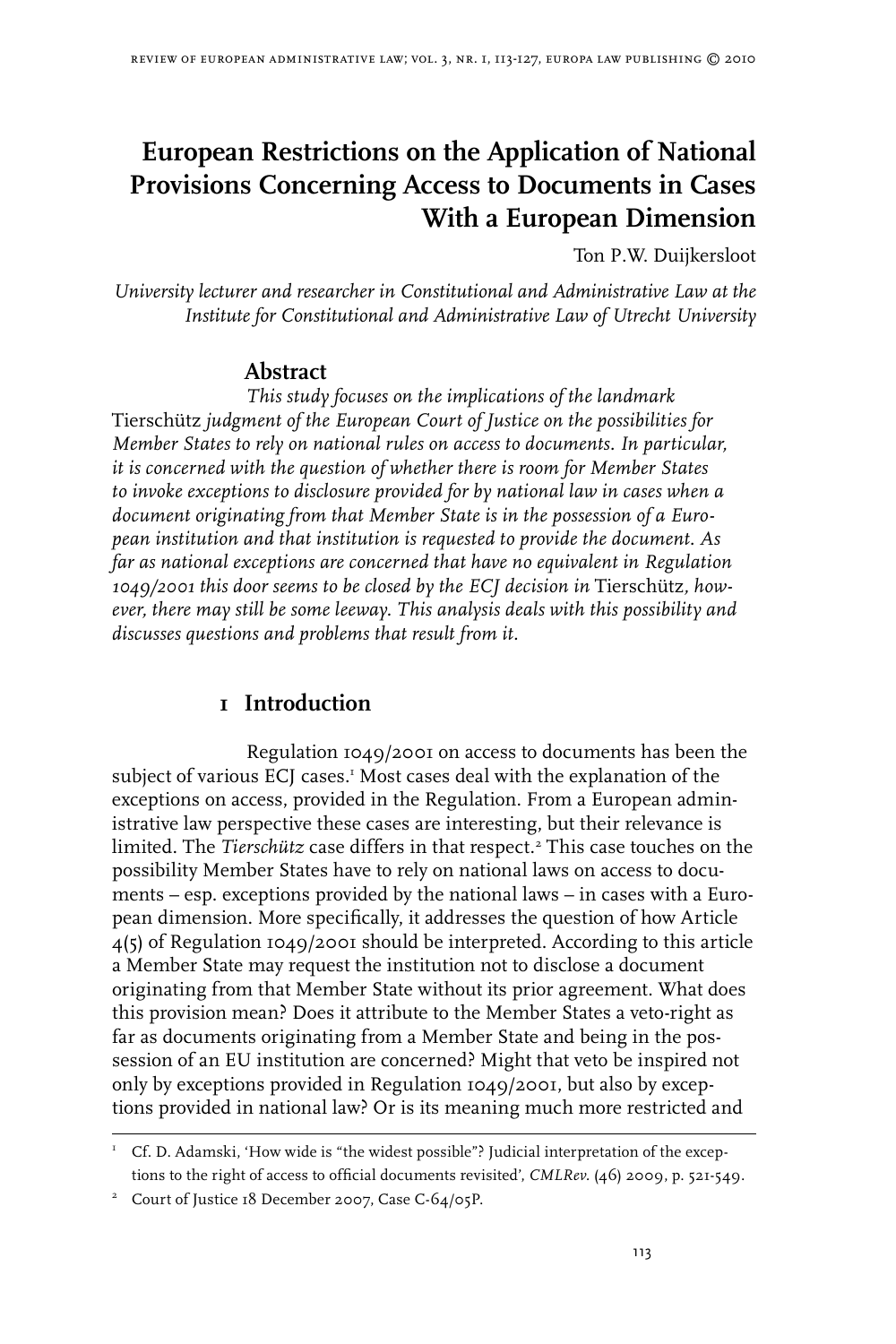does it only provide for some kind of opinion given by that Member State on whether an exception in Regulation 1049/2001 is applicable?

Besides these important questions concerning the possibilities to invoke national law and national exceptions, the *Tierschütz* judgment also raises questions about judicial protection. This contribution contains an analysis of the *Tierschütz* case and pays attention to these questions. It also takes into account a recent judgment of the General Court (the former Court of First Instance), *Co-Frutta*, that elaborates on the earlier *Tierschütz* judgment.

# **2 The** *Tierschütz* **Case**

#### 2.1 Facts

IFAW Internationaler Tierschütz-Fonds GmbH (TF), a non-governmental organisation active in the field of protecting animal welfare and the conservation of nature, exchanged correspondence with the Commission with to the intention of being granted access to certain documents. These documents related to a project concerning the Mühlenberger Loch site which consisted of the enlargement of the Daimler Chrysler Aerospace Airbus GmbH factory and the reclamation of part of the estuary for a runway extension. The correspondence was exchanged in accordance with the rules on access to documents laid down in Commission Decision 94/90 on public access to Commission documents which was in force at the time. In the course of that correspondence, the Commission gave certain documents to TF. Then TF requested access to a series of additional documents pursuant to Regulation 1049/2001, including documents originating from the German authorities. The Commission informed the applicant that, because of Article  $4(5)$  of Regulation 1049/2001, the Commission was obliged to receive an agreement from the German authorities before disclosing any documents received from them. TF replied that it did not accept that interpretation of Article 4(5) of the Regulation. It stated that the German authorities may request the Commission not to disclose a document originating in that Member State without its prior agreement, but the final decision concerning disclosure remains with the Commission and must be based upon one of the exceptions in Article 4 of Regulation 1049/2001 where there is no overriding public interest in the disclosure. Then the Federal Republic of Germany asked the Commission not to disclose the requested correspondence. Consequently the Commission informed TF that the documents originating from the German authorities could not be made available to it.

<sup>&</sup>lt;sup>3</sup> General Court 19 January 2010, Joined Cases T-355/04 and 446/04.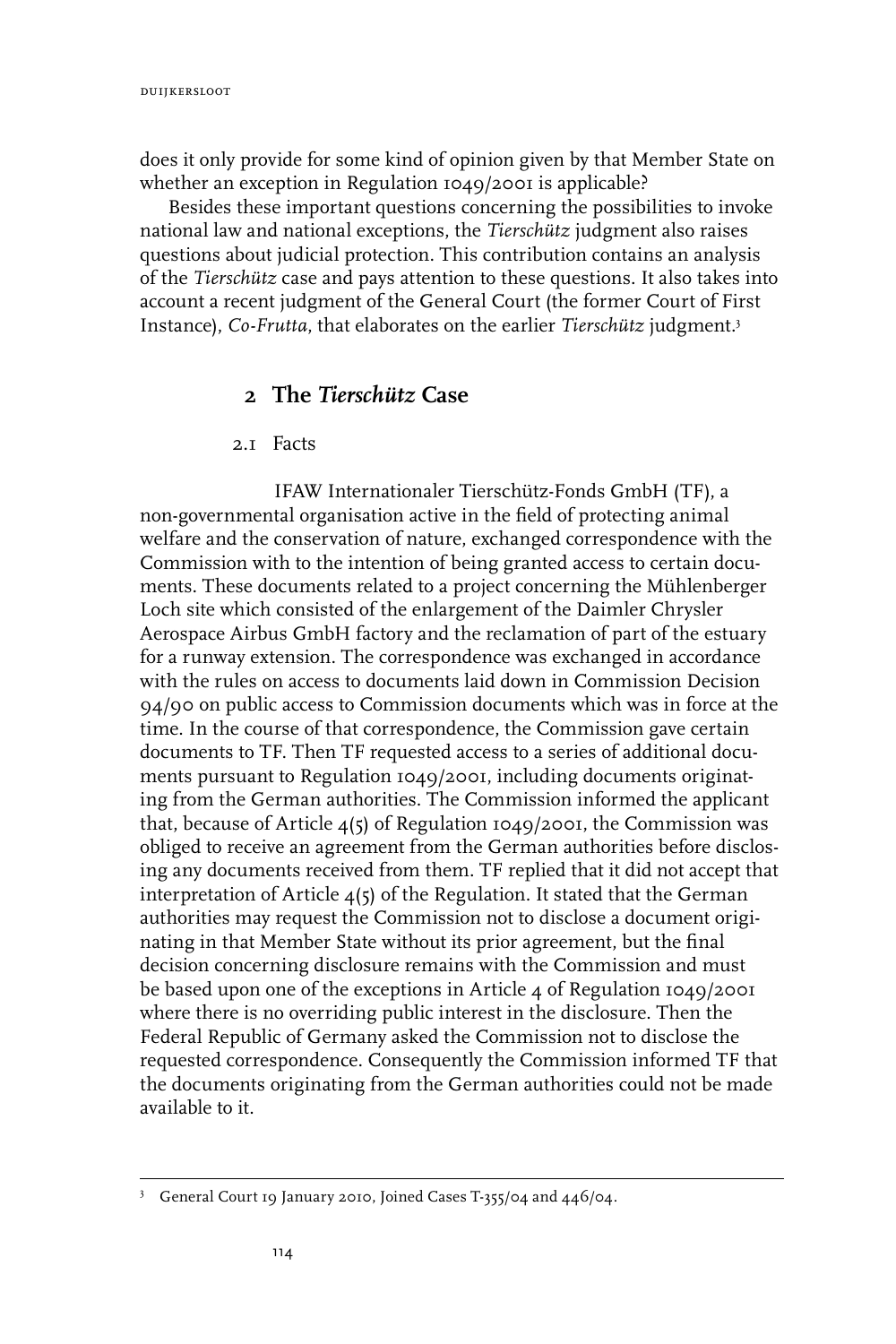#### 2.2 Background: The CFI Wrongly Introducing a Veto-Right

In an earlier judgment, the *Messina* case in 2003, the Court of First Instance (CFI) had already concluded that Article 4(5) attributed to the Member States a right of veto.<sup>4</sup> Although this judgment was concerned with an unusual exercise of a Member State's right of veto, because of the fact that this veto was issued after the Commission had already taken the decision not to provide access to the requested information, in this *Messina* judgment the CFI already made clear that it interpreted 'right of veto' in Article 4(5) of Regulation 1049/2001 to mean 'without prior agreement'.

This line of thought was elaborated on by the CFI in *Tierschütz*. Before the CFI, TF submitted, in essence, that whilst the Member State from which a document originates may request the institution in possession of that document not to disclose it under Article 4(5) of the Regulation, it does not have a right of veto with respect to such disclosure, as the final decision is a matter for the institution. The CFI was (again) clear on this point: the argument by TF was based on a misinterpretation of the provisions of the Regulation and could not be upheld. The CFI started off by stating that the right of access to documents of the institutions provided for in Article 2 of the Regulation covers all documents held by the European Parliament, the Council and the Commission, that is to say, documents drawn up or received by them and in their possession within the meaning of Article 2(3). Accordingly, the institutions may be required, in appropriate cases, to make available documents originating from third parties, including, in particular, the Member States, in accordance with the definition of 'third party' in Article 3(b) of the Regulation.

Then the CFI stressed the changing of the former authorship rule by Regulation 1049/2001. According to this authorship rule, that was part of the old regime on access under i.a. Commission Decision 94/90, the request had to be sent directly to the author. European institutions were only authorised to grant access to documents drawn up by these institutions. They were not authorised to disclose documents originating from a wide category of third parties, including the Member States. The person requesting access was obliged, where necessary, to make his request directly to the third party (the author) in question.

Consequently the CFI explained the meaning of Article 4(4) concerning 'normal' third party documents. Article 4(4) of the Regulation places the institutions under an obligation to consult the third party concerned with a view to assessing whether an exception in Article  $\mu(I)$  or (2) is applicable, unless it is clear that the document should or should not be disclosed. The CFI considered that it follows that the institutions are under no obligation

Court of First Instance 17 September 2003, Case T-76/02. Annotated by M.E. de Leeuw in *CMLRev.* 2004, p. 261-280.

Cf. recital 10 of Regulation 1049/2001.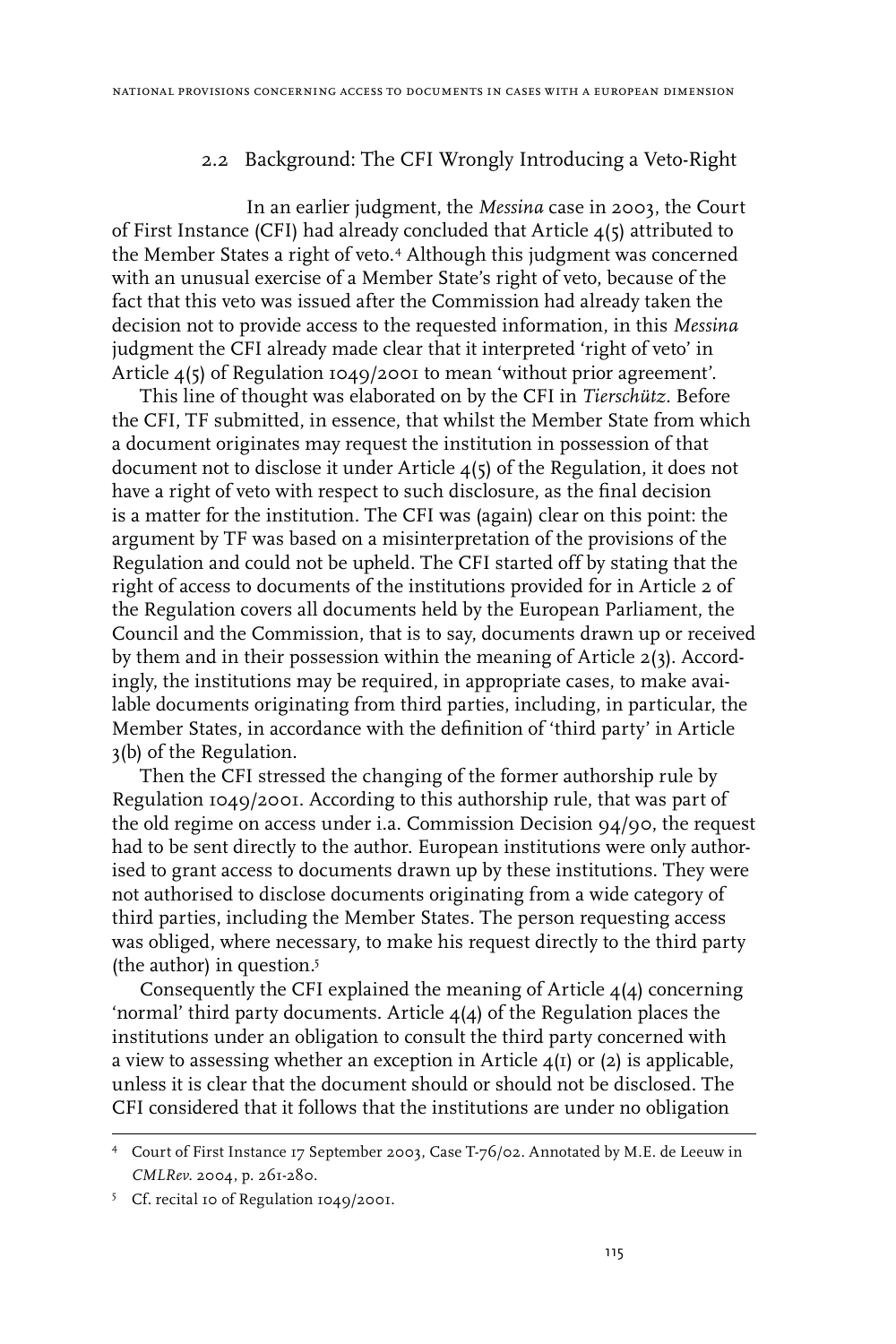to consult the third party concerned when it is apparent that the document should (or should not) be disclosed. In all other cases, the institutions must consult the relevant third party. Accordingly, in cases in which the duty to disclose documents is not apparent, consulting the third party is, as a general rule, a precondition for determining whether the exceptions to the right of access provided for in Article 4(1) and (2) of the Regulation are applicable in the case of third-party documents. However, the Commission's duty to consult third parties under Article 4(4) of the Regulation does not affect its power to decide whether one of the exceptions provided for in Article  $4(I)$ and (2) of the Regulation is applicable.

The CFI then pointed out that the situation concerning Member State documents is a different one. It added that Article  $\mu(s)$  of the Regulation places the Member States in a different position from that of other parties and lays down a *lex specialis* to govern their position. Under that provision, the Member State has the power to request an institution not to disclose a document originating from it without its 'prior agreement'. The obligation imposed on the institution to obtain the Member State's prior agreement, which is clearly laid down in Article  $\mathbf{A}(5)$  of the Regulation, would risk becoming meaningless if the Commission were able to decide to disclose that document despite an explicit request not to do so from the Member State concerned. Thus, contrary to what TF had argued, a request made by a Member State under Article 4(5) does in the words of the CFI, 'constitute an instruction to the institution not to disclose the document in question'. This instruction can hardly be called anything other than a 'right of veto'. Moreover, according to the CFI there was not even a duty for the Member State to give reasons for this instruction.

### 2.3 ECJ: Rejecting a Right of Veto; Can Grounds for Refusal also Be Based on National Law?

As already stated earlier, the Court of Justice itself has more recently dealt with all these observations and completely set aside the *Tierschütz* judgment of the CFI.

Firstly, the Court considered that, where a Member State has made use of the option provided in Article 4(5) of Regulation 1049/2001 to request that a specific document originating from that State should not be disclosed without its prior agreement, disclosure of that document by the institution requires the prior agreement of that Member State to be obtained. An agreement is legally different from a mere opinion. The very wording of Article 4(5) of Regulation 1049/2001 precludes the provision being interpreted in a manner in which it would merely confer on a Member State the right to be consulted by the institution before the institution decides, possibly despite the opposition of the Member State in question, to allow access to the document concerned. The fact that Article 4(5) of Regulation 1049/2001 uses the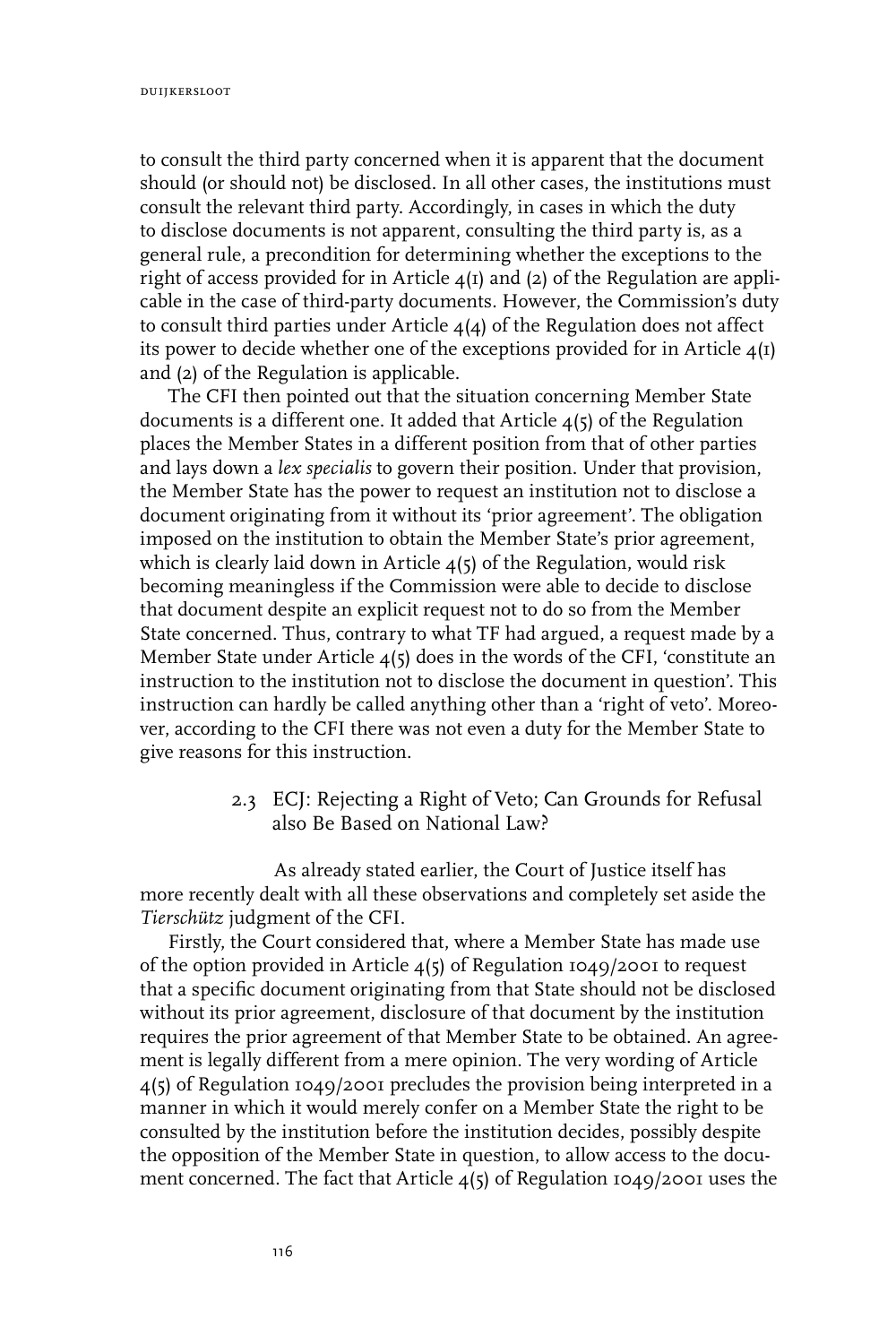words 'may request' simply emphasizes that that provision gives the Member State an option, and only the actual exercise of that option in a particular case has the effect of making the prior agreement of the Member State a necessary condition of the future disclosure of the document in question.

Secondly, with regard to the veto-issue, the Court held that it is clear from recital 10 in the preamble to, and Article  $2(3)$  of, Regulation 1049/2001 that all documents held by the institutions are within the scope of the Regulation, including those originating from the Member States, so that access to such documents is in principle governed by the provisions of the Regulation, including those which lay down substantive exceptions to the right of access. Thus, the exceptions set out in Article  $\mathbf{A}(\mathbf{I})$  to (3) of the Regulation must be interpreted and applied strictly. Those exceptions delimit the exercise of the power conferred by Article 4(5) on the Member State concerned, the latter being given, in that respect, nothing more than a power to take part in the Community decision. Seen in this way, the prior agreement of the Member State referred to in Article 4(5) resembles not a discretionary right of veto but a form of assent confirming that none of the grounds of exception under Article  $\mathbf{A}(1)$  to (3) are present. It follows that Article  $\mathbf{A}(5)$  of Regulation 1049/2001 cannot be interpreted as conferring on the Member State a general and unconditional right of veto, so that it could in a discretionary manner oppose the disclosure of documents originating from it and held by an institution, with the effect that access to such documents would cease to be governed by the provisions of that Regulation and would depend only on the provisions of national law.

Thirdly, this assent should be motivated. The Court considers that a Member State which, at the conclusion of dialogue with a Community institution concerning the possible application of the exceptions laid down in Article 4(1) to (3) of Regulation 1049/2001, objects to disclosure of the document in question is obliged to state reasons for that objection with reference to those exceptions. The institution cannot accept a Member State's objection to disclosure of a document originating from that State if the objection gives no reasons at all or if the reasons are not put forward in terms of the exceptions listed in Article  $4(1)$  to (3) of Regulation 1049/2001. Where, despite an express request by the institution to the Member State to that effect, the Member State still fails to provide the institution with such reasons, the institution must, if it considers that none of those exceptions applies, give access to the document that has been requested.

In essence, this *Tierschütz* judgment makes very clear that as far as the Court of Justice is concerned Article 4(5) of Regulation 1049/2001 has a much more limited meaning than the CFI was suggesting.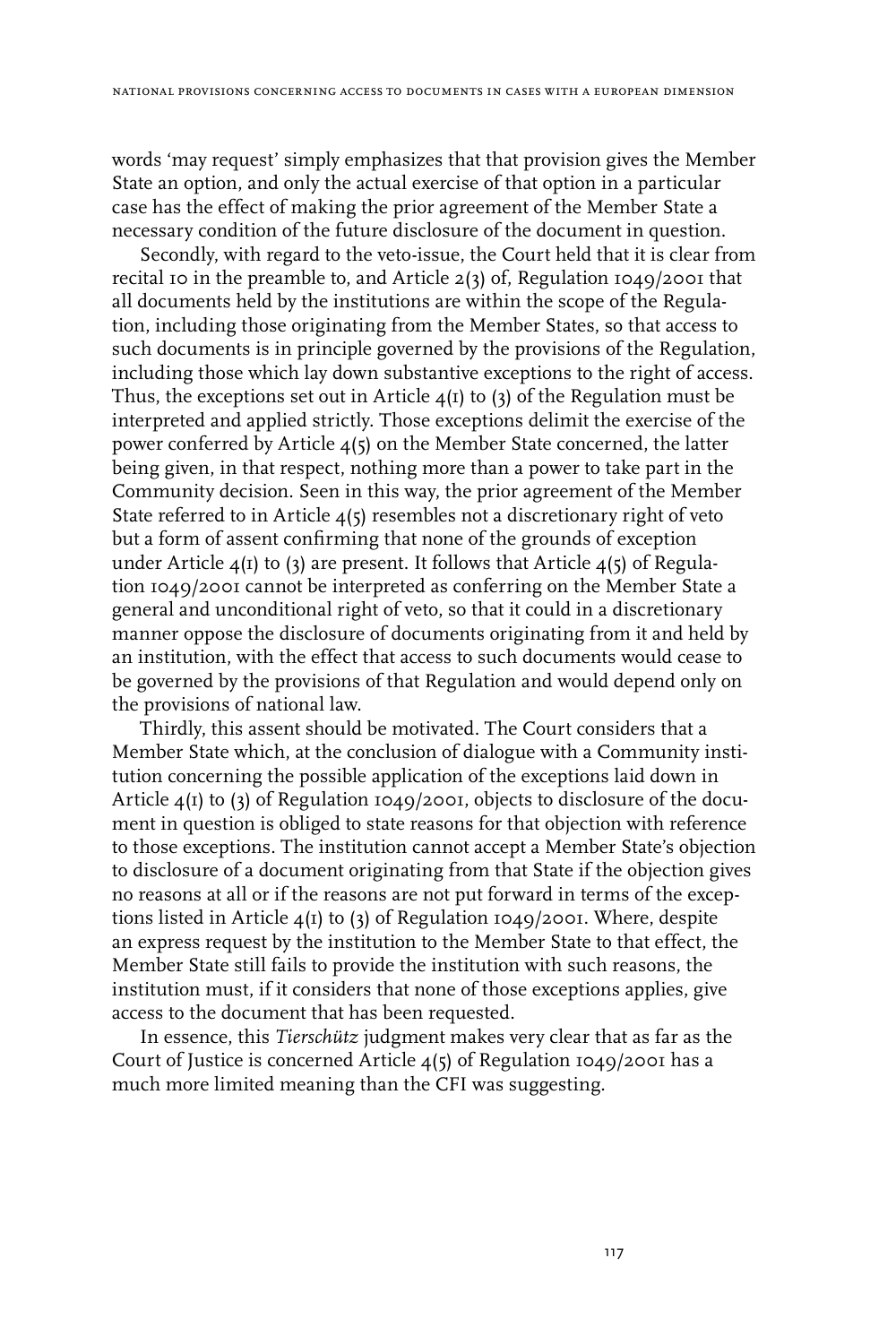duijkersloot

## **3 Implications for National Law on Access to Documents**

 3.1 Is There Room for National Exceptions: The Relevance of This Question

According to the ECJ in *Tierschütz* Art. 4(5) of Regulation 1049/2001 attributes Member States with the right to give their *opinion* to the EU institution that possesses a document originating from that Member State, when a citizen makes a request for access to that document to the institution. This raises the important question of whether Member States should base this opinion upon the exceptions provided for by Regulation 1049/2001 or (also) upon exceptions provided for by their national laws. This question is of relevance because the exceptions provided for by Regulation 1049/2001 differ in many aspects at least partly from the exceptions provided for by national law, f.i. the Dutch law on access to documents, the *Wet openbaarheid van bestuur* (*Wob*). Before answering this question, we can illustrate these differences by comparing the absolute and relative exceptions provided for by this Dutch *Wob* with the absolute and relative exceptions provided for by Regulation 1049/2001.

The first two absolute exceptions in Regulation 1049/2001 (public security and defense) are also absolute exceptions under the Dutch *Wob* (they can be arranged under Art. 10 lid 1 sub b *Wob*: the security of the State). The third absolute exception in Regulation 1049/2001 (the interest of international relations) though, is according to the Dutch *Wob* (just) a relative exception, which means that the interest protected by this exception should be balanced against the interest of transparency. The same applies as far as the protection of financial, monetary and economic policy and the protection of privacy are concerned: Art. 10 lid 2 sub b and e of the Dutch *Wob* contain merely a relative and not an absolute exception on this point. Only specific personal data protected by the Dutch Law on the protection of personal data (*Wet bescherming persoonsgegevens; Wbp*) are part of an absolute exception (Art. 10 lid 1 sub d *Wob*).<sup>6</sup> In essence, some of the absolute exceptions in Regulation 1049/2001, have (just) a relative character in the Dutch *Wob*. On the other hand some relative exceptions under Regulation 1049/2001 have an absolute character under the *Wob*: the commercial interest of a natural or legal person is an absolute exception under the *Wob* (Art. 10 lid 1 sub c *Wob*) – as far as information is concerned that is shared with the authorities by way of confidentiality – and a relative one under Regulation 1049/2001.

Then there are also exceptions that are only provided in one of these two regimes. The *Wob* does not contain, unlike Regulation 1049/2001, a specific

This concerns data meant by Art. 16 *Wbp*.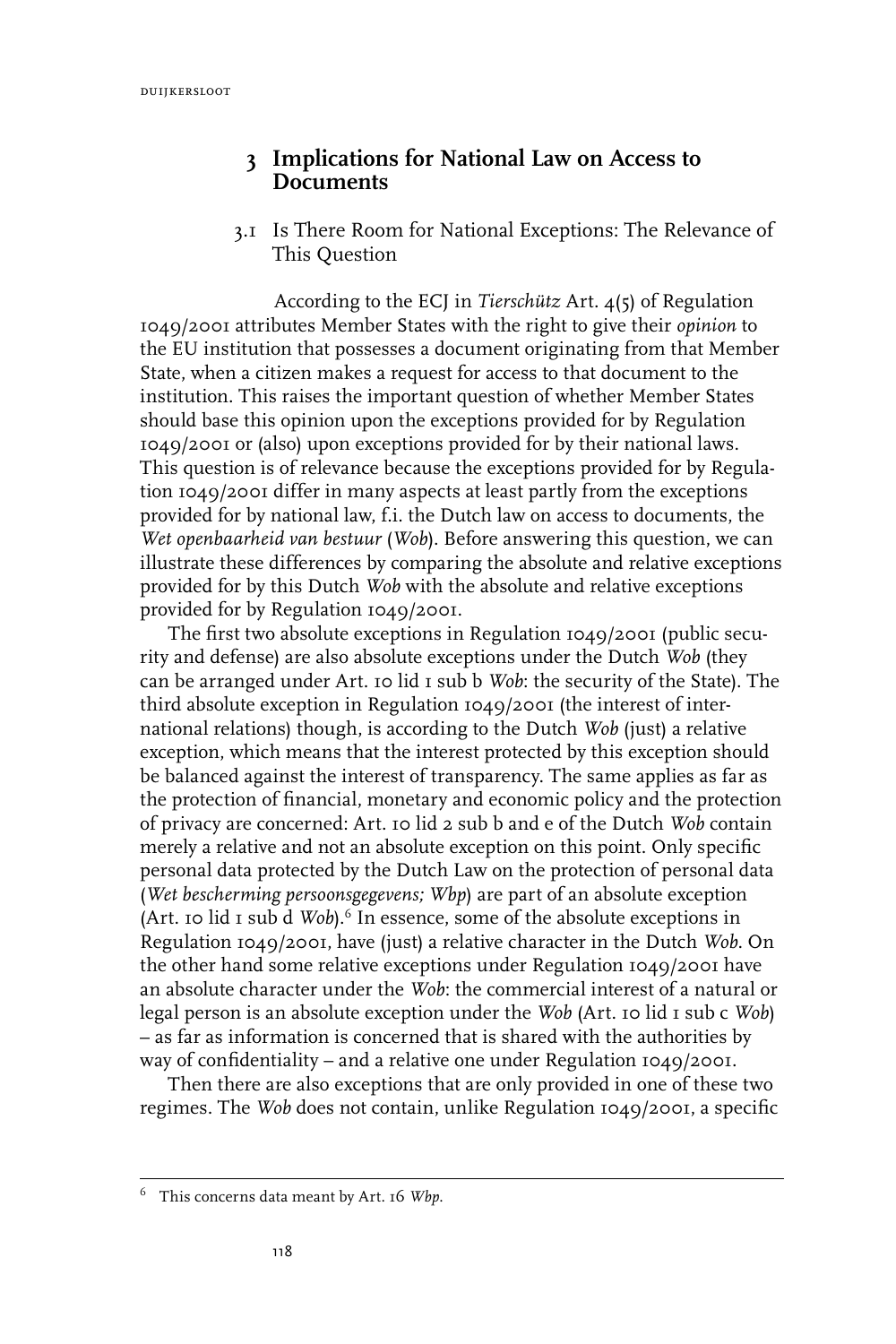exception protecting court proceedings and legal advice.<sup>7</sup> Art. 10 lid 2 sub c *Wob* only provides a relative exception protecting the interest of investigation and prosecution of criminal behaviour. On the other hand only the *Wob* contains an exception on the precaution of the unreasonable favouring or damaging of natural or legal persons involved or third parties, and the absolute exception of the unity of the Crown. Finally one should pay attention to the exception concerning 'internal counseling'. The exception in Art. 11 *Wob* is more limited than the exception provided for by  $\mathcal{A}(3)$  of Regulation 1049/2001. The first one only comprises personal policy opinions which are part of documents for internal counseling, the exception in Regulation 1049/2001 is concerned with documents for internal counseling as such. In essence, this brief overview makes it very clear that there are various differences between Dutch law governing access to documents and Regulation 1049/2001.

This overview also implies that the question of whether a Member State might invoke national exceptions is of particular relevance in those cases in which a Member State is of the opinion that an exception provided for by national law is at stake that is not covered by the exceptions of Regulation 1049/2001. An example might be a situation in which a Dutch administrative authority is of the opinion that giving the Commission access to a document originating from the Netherlands might jeopardize the unity of the Crown. As mentioned before, this is an absolute exception under the *Wob* (Art. 10 lid 1 sub a *Wob*) but Regulation 1049/2001 does not provide it. Another example might be a case in which the Netherlands is of the opinion that giving access to such a document might lead to the unreasonable advantage of a third party involved (Art. 10 lid 2 sub g *Wob*). At this point it should be mentioned that this issue is not only of relevance when national exceptions are provided which are not part of Regulation 1049/2001 but also in cases in which both legal systems provide similar exceptions. In those cases case law of national and European courts on the interpretation of those exceptions might differ. This might also result in a Member State preferring to invoke a national exception.

From the perspective of transparency, the ability for Member States to invoke additional national exceptions might be undesirable. From the perspective of guaranteeing national access laws and preventing the circumvention of those laws, this ability is important however. This leads to the question of whether Regulation 1049/2001, as interpreted by the ECJ in *Tierschütz*, leaves room for invoking national exceptions.

Although legal advice might be exempted as being part of 'internal counseling' mentioned in Art. 11 *Wob*.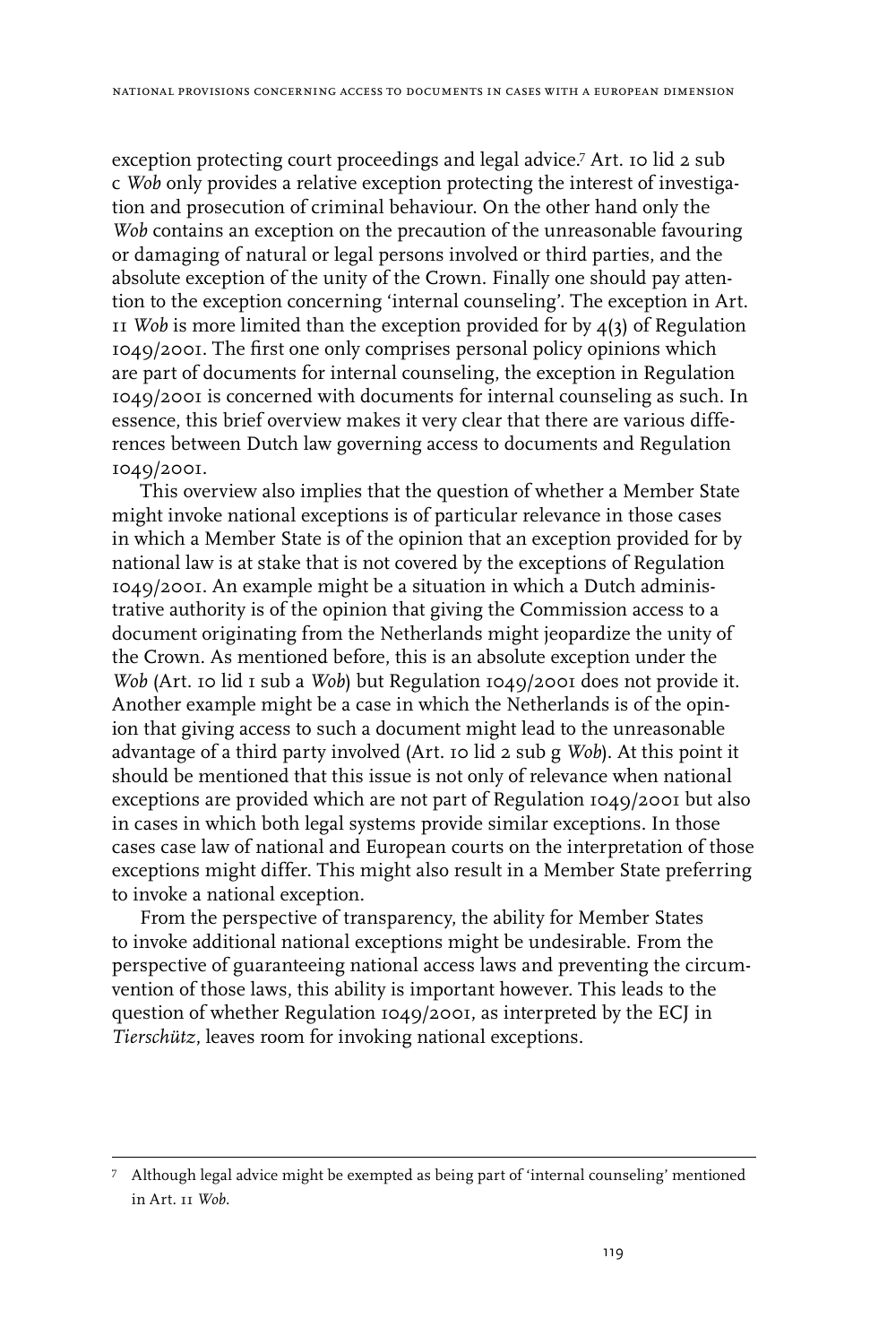### 3.2 A Clear Answer in *Tierschütz*?

At first glance a study of the *Tierschütz* judgment gives the impression that, according to the ECJ, Member States only are allowed to invoke the exceptions provided for by Regulation 1049/2001 itself. For instance, in consideration 67 the Court considers:

 $(1.1)$  it is clear from recital 10 in the preamble to and Article 2(3) of Regulation 1049/2001 that all documents held by the institutions are within the scope of the regulation, including those originating from the Member States, so that access to such documents is in principle governed by the provisions of the regulation, including those which lay down substantive exceptions to the right of access.'

In consideration 76 the Court continues by holding:

'several factors militate in favour of an interpretation of Article  $4(5)$  to the effect that the exercise of the power conferred by that provision on the Member State concerned is delimited by the substantive exceptions set out in Article 4(1) to (3), with the Member State merely being given in this respect a power to take part in the Community decision. Seen in that way, the prior agreement of the Member State referred to in Article  $4(5)$  resembles not a discretionary right of veto but a form of assent confirming that none of the grounds of exception under Article 4(1) to (3) is present.'

This clarity becomes somewhat blurred though when reading the cryptic consideration 84. The Court seems to suggest the possibility that Member States may rely on *national* exceptions when giving their opinion towards the EU institution. The ECJ holds:

'in particular, there is nothing to exclude the possibility that compliance with certain rules of national law protecting a public or private interest, opposing disclosure of a document and relied on by the Member State for that purpose, could be regarded as an interest deserving of protection on the basis of the exceptions laid down by that regulation'.

In particular, this consideration raises the question of whether a Member State may rely on a national exception on access, for instance, whether the Netherlands might invoke the exception provided for by the *Wob* concerning the unity of the Crown. How should the *Tierschütz* judgment of the ECJ be interpreted?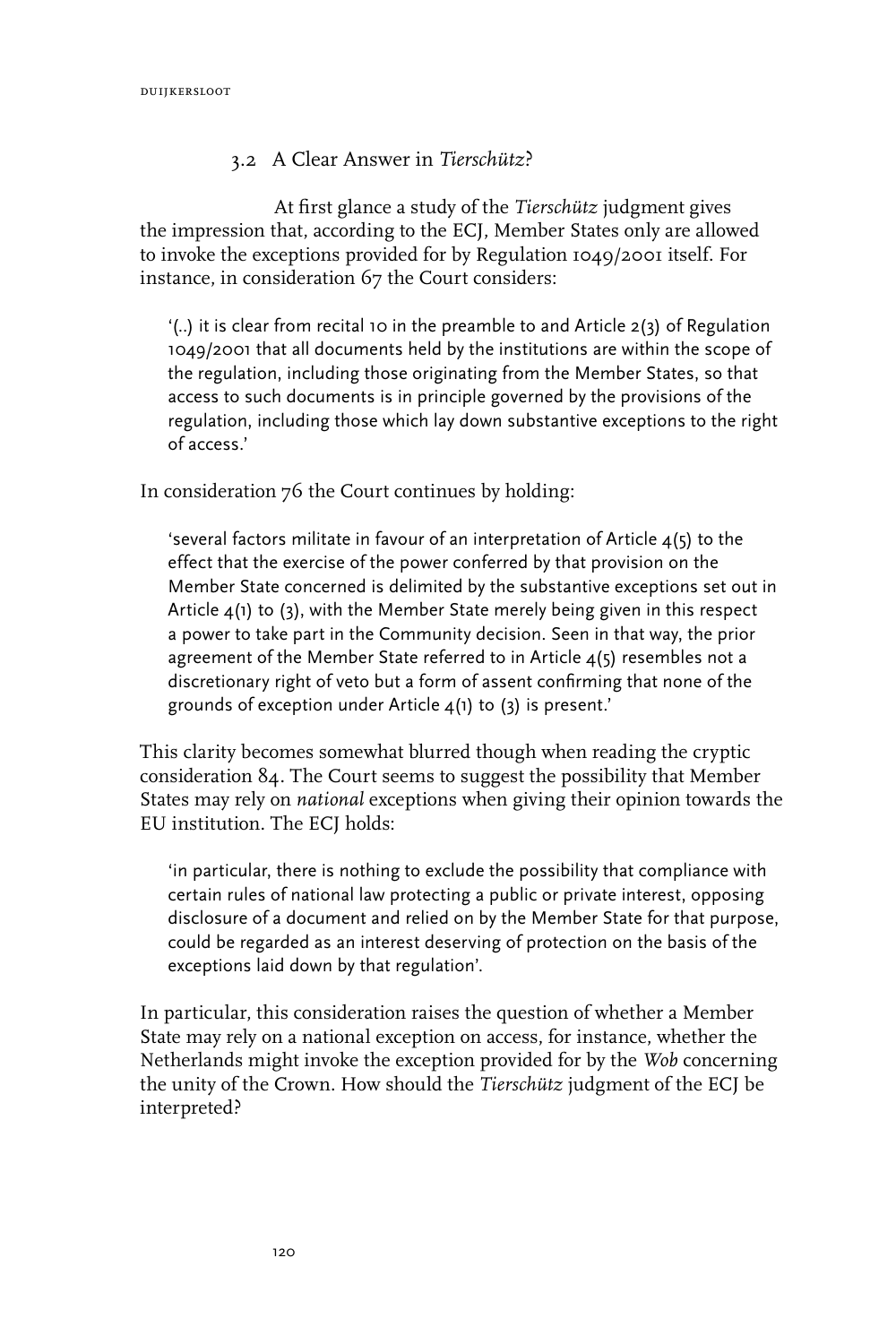## 3.3 The Proposal to Amend Regulation 1049/2001 and the Opinion of A-G Poiares Maduro

The Commission's proposal to modify Regulation 1049/2001 points to the direction of a positive answer to the question of whether national exceptions can be invoked.<sup>8</sup> In this proposal *Tierschütz* is codified by the Commission in a new Article 5(2) that reads as follows:

'Where an application concerns a document originating from a Member State, other than documents transmitted in the framework of procedures leading to a legislative act or a nonlegislative act of general application, the authorities of that Member State shall be consulted. The institution holding the document shall disclose it unless the Member State gives reasons for withholding it, based on the exceptions referred to in Article 4 or on specific provisions in its own legislation preventing disclosure of the document concerned.(..)'

The last sentence leads to the conclusion that a Member State, according to the Commission proposal, may base its opinion on both exceptions in Regulation 1049/2001, and in national law. Also the opinion of A-G Poiares Maduro in *Tierschütz* pointed in this direction. He concluded:

'a Member State may not of course put forward any reason it wishes to oppose disclosure of the requested document by the institution to which the request for disclosure is directed. It follows from Article 255(2) EC that the reasons must necessarily relate to public or private interests. However, the reasons of 'public or private interest' the Member State may put forward are not limited to the exceptions to the right of access laid down by the Regulation*;* they may also be drawn from the national law of the Member State concerned.'9

The acceptance of this view, however, raises various questions and problems. Ultimately, this favours the conclusion that this view is not correct, or at least not what the ECJ intended to say. I will discuss a few of those questions and problems in the coming paragraphs. Firstly, what are, or should be the consequences of a negative opinion of a Member State based on its own national law. Is there a duty for the EU institution to follow this opinion? Should the EU institution itself also weigh the various interests at stake? Secondly, on which grounds should the EU institution, in case it follows the opinion of the Member State, base its decision on access? Thirdly, what are the implications for judicial protection for an EU citizen in access cases about the access to Member States documents in the possession of an EU institution?

COM (2008) 229 fin.

<sup>&</sup>lt;sup>9</sup> Opinion A-G Poiares Maduro, point 50.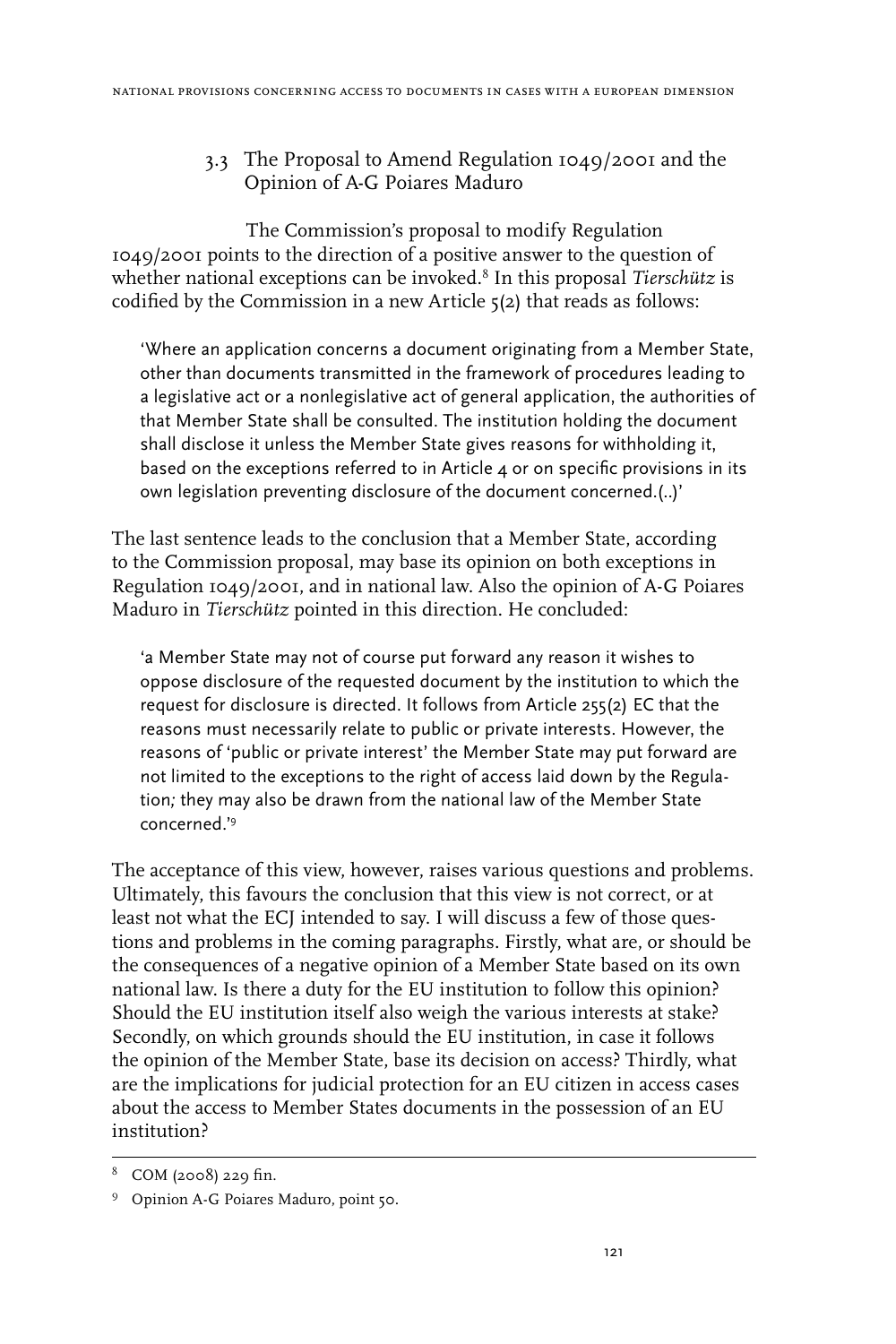3.4 Consequences of a Negative Opinion of Member State for the Decision of the Institution

A negative opinion of a Member State on giving access can be based on various grounds. First and foremost, in *Tierschütz* the ECJ made clear that the opinion should be stated with reasons.<sup>10</sup> Where, despite an express request by the institution to the Member State to that effect, the Member State still fails to provide the institution with such reasons, the institution must, if it considers none of the exceptions apply, give access to the document that has been requested. If the Member State gives reasons and puts those forward in terms of the exceptions in Regulation 1049/2001 the institution is itself obliged to give reasons for a decision to refuse a request for access to a document. Such an obligation means that the institution must, in its decision, not merely record the fact that the Member State concerned has objected to disclosure of the document requested, but also set out the reasons relied on by that Member State to show that one of the exceptions to the right of access in Article  $4(I)$  to  $(3)$  of the regulation applies. That information will allow the person who has asked for the document to understand the origin and grounds of the refusal of his request and the competent court to exercise, if need be, its power of review.11 Apart from that, at least in theory, it is also possible that the institution puts the opinion of the Member State aside and takes a decision contrary to the opinion of the Member State. In practice, however, this is unlikely to happen.

The most intriguing question is how an EU institution should deal with a negative opinion of a Member State that is founded upon national exceptions. Is it up to the institution to consider whether this reason is valid? For instance, is it up to the Commission to judge whether the Netherlands justifiably have invoked the exception of the unity of the Crown? The answer seems to be no. The Commission has the power to interpret and apply community law, but not national law. That is up to the Member States themselves. The Commission itself seems to share this view. The proposed new Article 5(2) holds that the institution shall appreciate the adequacy of reasons given by the Member State to the extent that they are based on exceptions laid down in this Regulation. The same will be true for cases in which the European Court should judge the lawfulness of a national exception put forward by a Member State. I will discuss this subject in more detail in par. 3.6.

<sup>10</sup> *Tierschütz*, point 88.

<sup>11</sup> *Tierschütz*, point 89.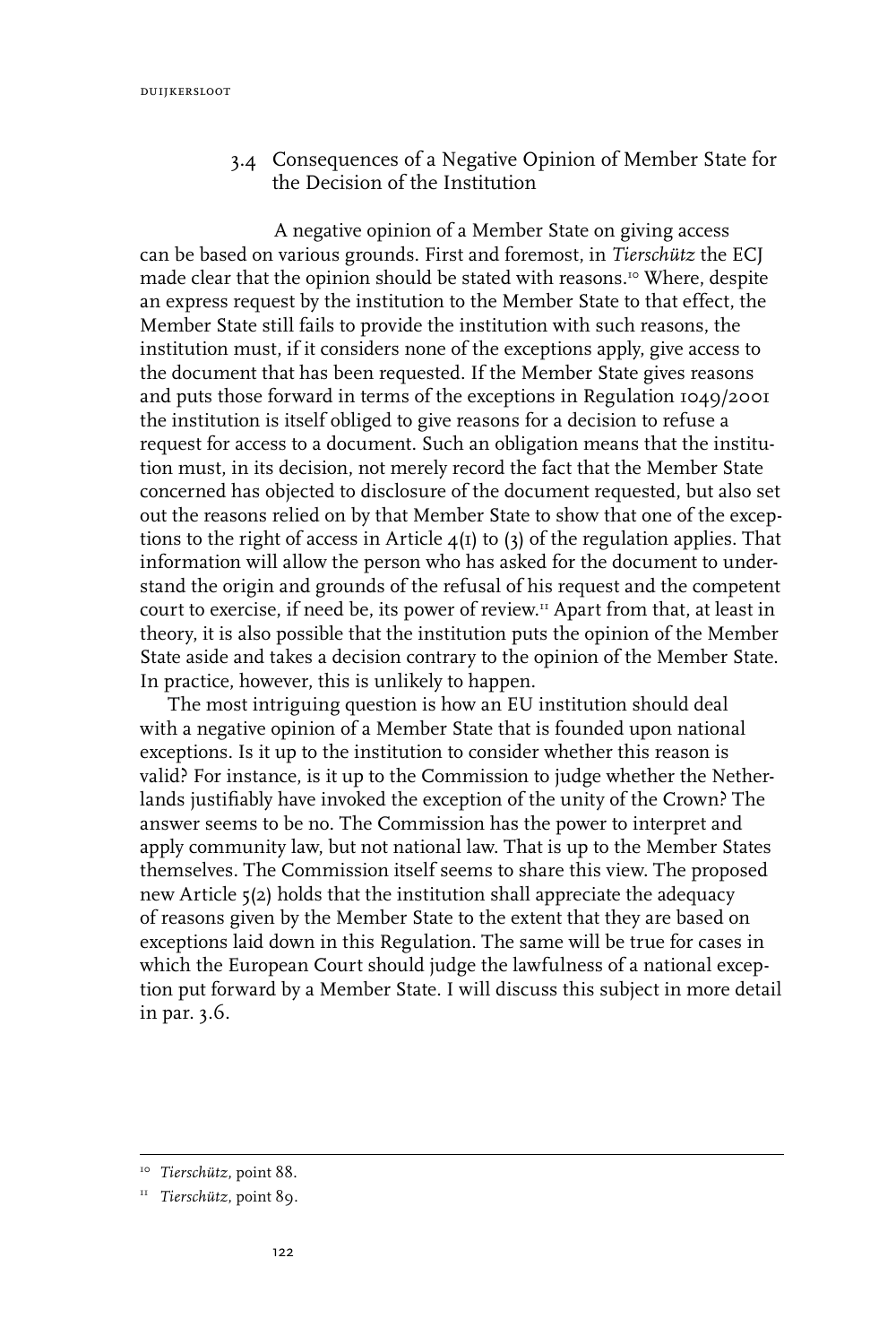#### 3.5 Grounds for Refusal of Access: The Position of the EU Institution

Another question is on what kind of exception the EU institution should base its refusal, in case a Member State has given a negative opinion based on a national exception. Quite logically, this has to be an exception in Regulation 1049/2001. After all, that is the law the institution is obliged and competent to apply. This raises the problem that such an exception is not always available. If, for instance, the Netherlands relies on the exception of 'the unity of the Crown', it is difficult to find an exception in Regulation 1049/2001 that might be applicable.

It is interesting to take notice of the fact that under Dutch law (the *Wob*) such an exception is available for the opposite situation: if a Dutch authority possesses a European document, Art. 10(2) sub a *Wob* might serve as some kind of general exception. This exception deals with 'the interest of the relations of the Netherlands with other states and international organisations'. Case law of the highest Dutch administrative law court, the Council of State, has made clear that this exception might be used in case a request is made to a Dutch administrative authority for access to a European document.<sup>12</sup> If the EU institution from which the document originated makes clear that it opposes giving access to this document – according to Art. 5 Regulation 1049/2001 in cases like this the Member State has to ask the EU institution for its opinion – Art. 10(2) sub a *Wob* can be used to transform this negative opinion by the institution into a national refusal. Regulation 1049/2001, however, does not provide a similar exception. Art.  $4(I)$  sub a, third indent, at first sight seems to be a provision that might contain such a possibility: according to this exception EU institutions shall refuse access to a document where disclosure would undermine the protection of the public interest as regards international relations. Unlike its Dutch counterpart this provision cannot serve as a 'safety net'. What is meant by 'international relations' in this article is relations between the EU and third countries. The internal relations between the EU and the Member States are outside the scope of this article. This is underlined by the fact that an exception that did include those internal relations was part of the original proposal for Regulation 1049/2001 and has been removed in the final version of the regulation.13

We therefore might draw the conclusion that the ECJ in *Tierschütz* intended to deny the possibility of putting forward national exceptions, unless these exceptions match exceptions in Regulation 1049/2001. If the Commission takes a different opinion, which might be drawn from Art. 5(2) of the Commission proposal – it better should also introduce in the proposal an exception as was proposed in the original proposal for Regula-

 $12$  Council of State 23 November 2005, LJN AU6653 and Council of State 9 April 2008, LJN BC9089.

<sup>&</sup>lt;sup>13</sup> Compare COM (2000) 0030 (def), Art. 4 sub a, third indent.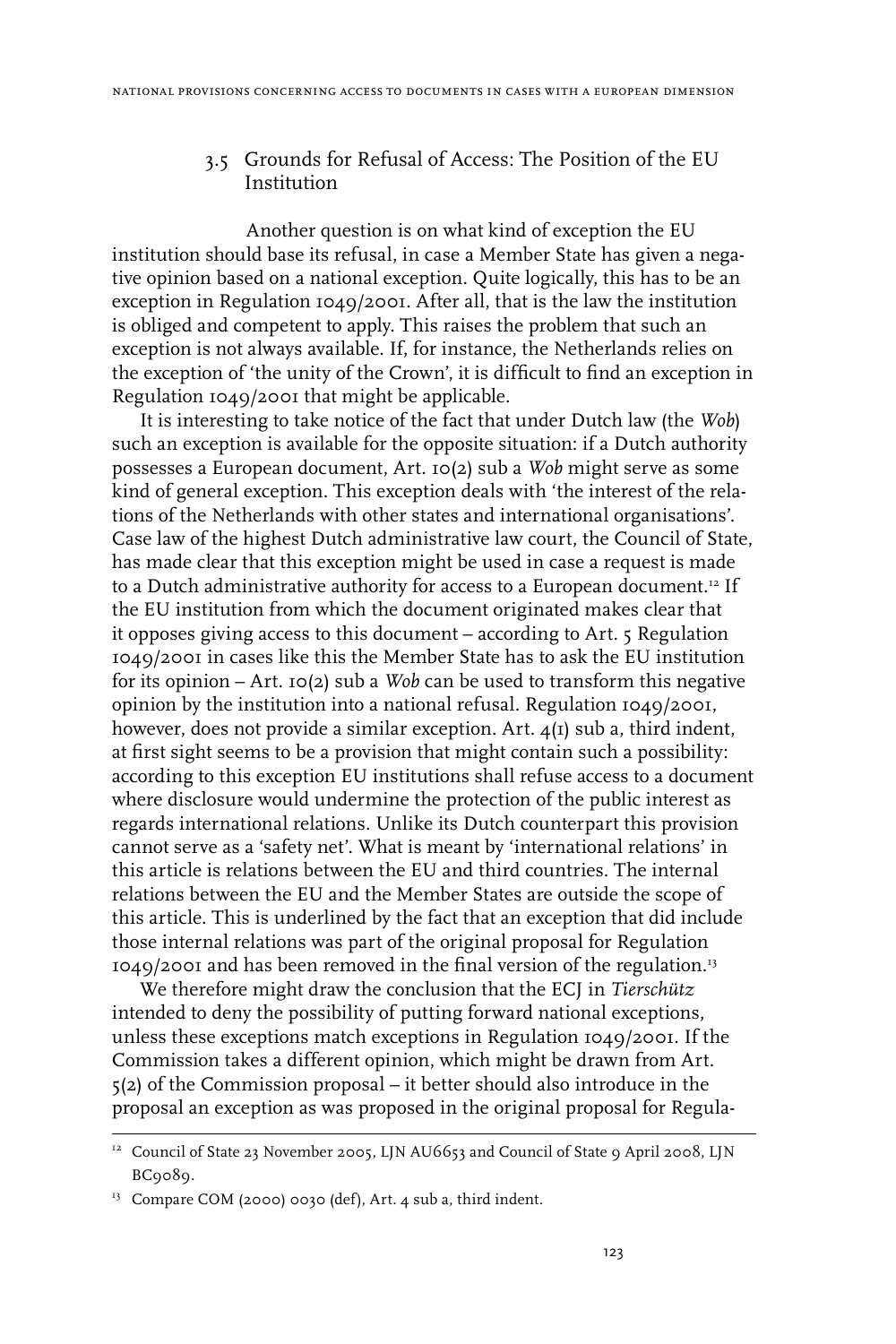tion 1049/2001, thus implying that access can be refused in the interest of the relations between the EU and the Member States.

#### 3.6 Judicial Protection

Another problem that occurs with the accepting of the possibility for Member States to invoke national exceptions, especially exceptions not included in Regulation 1049/2001 itself, is that of judicial protection. What kind of judicial protection is granted to an EU citizen if he has made a request to an EU institution for access to a document originating from a Member State that is refused due to a negative opinion from that Member State?

The answer is clear in case the Member State has founded its opinion upon the exceptions in Regulation 1049/2001. Then one can lodge an appeal to the General Court and finally the Court of Justice against the refusal. As mentioned before, in *Tierschütz* the ECJ held explicitly that the institution not only records the fact that the Member State concerned has objected to disclosure of the document asked for, but also sets out the reasons relied on by that Member State to show that one of the exceptions to the right of access in Article  $4(1)$  to  $(3)$  of the regulation applies. That information will allow the person who has asked for the document to understand the origin and grounds of the refusal of his request and the competent court to exercise, if need be, its power of review.

When a Member State relies on an exception according to national law, problems arise. I briefly mentioned before that there is very limited room for the ECJ to examine the legality of this opinion. The only aspect the ECJ might examine is whether the opinion of the Member State contains any motivation as such. If not, the institution would not be allowed to found its decision on this objection by the Member State and the refusal is unlawful. Is there room for the ECJ to examine the opinion of the Member State e*x materiae*? As far as the opinion is based on national law, the answer seems to be no. This is also the view of the ECJ itself, as expressed in *Tierschütz*. It holds:

'It is true that, according to settled case-law, in an action brought under Article 230 EC the Court has no jurisdiction to rule on the lawfulness of a measure adopted by a national authority'.14

In this respect it refers to the landmark *Borelli* case.15 In the *Borelli* judgment the ECJ also made clear however, that the principle of effective judicial protection implies that a binding advice from a Member State must be subject to judicial control. As the ECJ has no jurisdiction to rule on the

<sup>&</sup>lt;sup>14</sup> Tierschütz, point 91.

<sup>15</sup> ECJ 3 December 1992, Case C-97/91 (*Borelli*).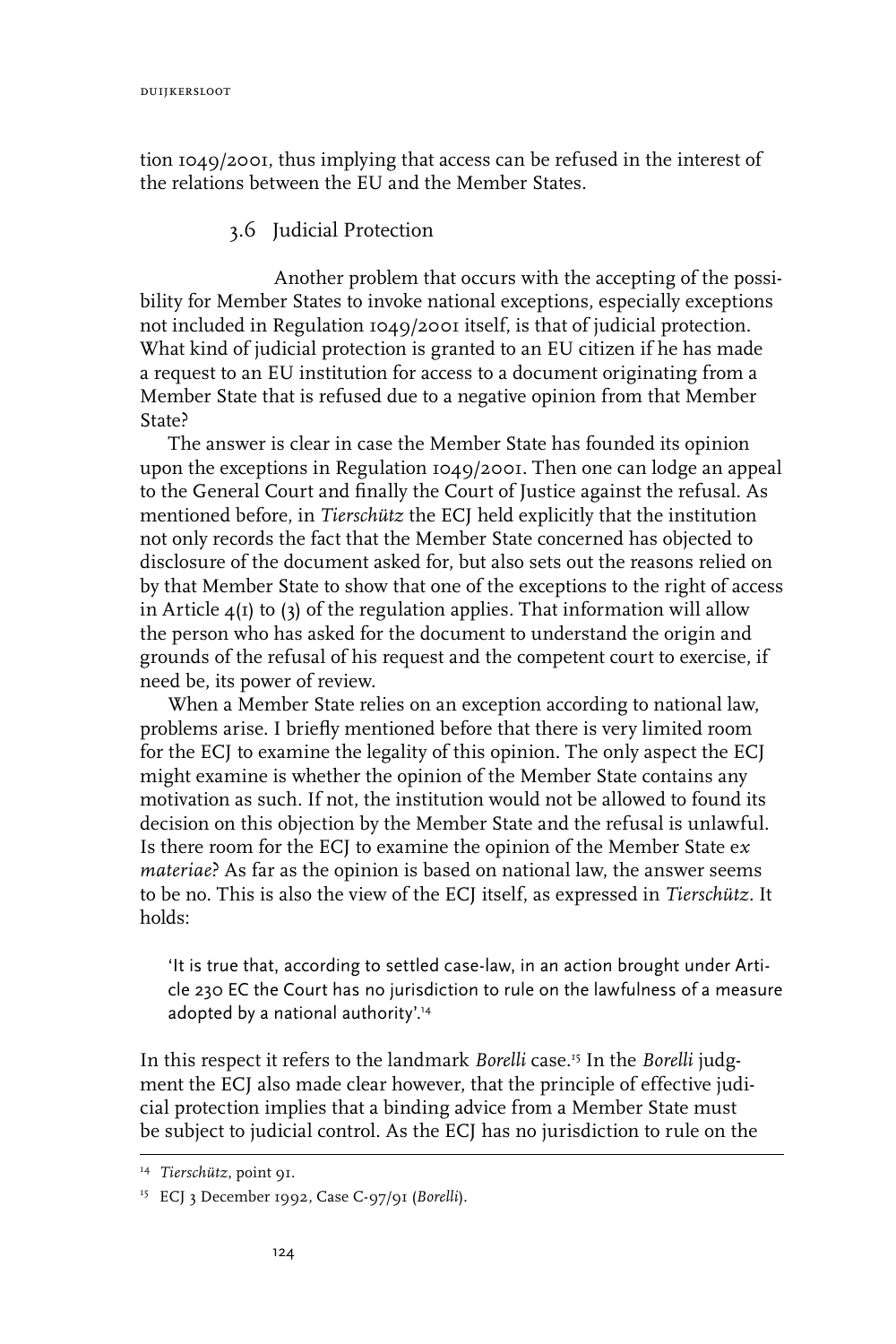national measure, any action would have to be brought at the national level.<sup>16</sup> In other words, judicial control has to be provided, whether it be on the EU or national level.

What are the implications for the case at hand? One might argue that, at least in a formal way, the ECJ offers judicial protection: the ECJ is competent to examine the EU decision to refuse access. Whether this should be considered to be effective judicial protection *ex materiae* is a different question. In case the EU institution has founded its negative decision upon a negative opinion of a Member State, the ECJ cannot examine whether this recourse to the national exception is truly valid. This would then lead to a gap in judicial control.

This gap may be closed in two different ways. Firstly, in case the document also rests in the hands of the national authorities, a national request can be made and can be examined by a national court. Secondly, in line with *Borelli*, a national court could or should claim itself to be competent to examine the opinion of the Member State in case it is requested to do so. This raises interesting questions of procedural administrative law. In the Dutch situation the question will be whether this opinion should be qualified as a 'decision' in the meaning of Art. 1:3 of the General Administrative Law Act (GALA). If the answer is affirmative then the Dutch administrative law court can examine the decision. If the answer were no, one could argue that Borelli should lead to a broad interpretation of the meaning of a decision under Dutch administrative law, including this opinion.

Another question is whether a citizen becomes aware of the opinion of the Member State. Will this opinion be made public? Should it be made public? Under Dutch law, if the opinion is qualified as a 'decision' it has to be made public according to Art. 3:41 of the GALA. This would imply that the citizen who has made the request for access to the EU institution has to be provided with the opinion of the Netherlands.

Concluding, as far as judicial protection is concerned, complications arise if we accept the interpretation of *Tierschütz* implying that national exceptions can be put forward, even if they do not match with the exceptions provided in Regulation 1049/2001. As already mentioned before, this favours the conclusion that such a broad interpretation of *Tierschütz* might not be correct, at least might not be intended by the ECJ.

#### 3.7 The Recent *Co-Frutta* Judgment

The General Court in its recent *Co-Frutta* judgment of 19 January 2010 also seems to share this view.17 In this case Co-Frutta company, an Italian undertaking engaged in the ripening of bananas, learned

<sup>16</sup> Cf. J.H. Jans, R. de Lange, S. Prechal en R.J.G.M. Widdershoven, *Europeanisation of Public Law*, Europa Law Publishing 2007, p. 246.

<sup>&</sup>lt;sup>17</sup> See footnote 3.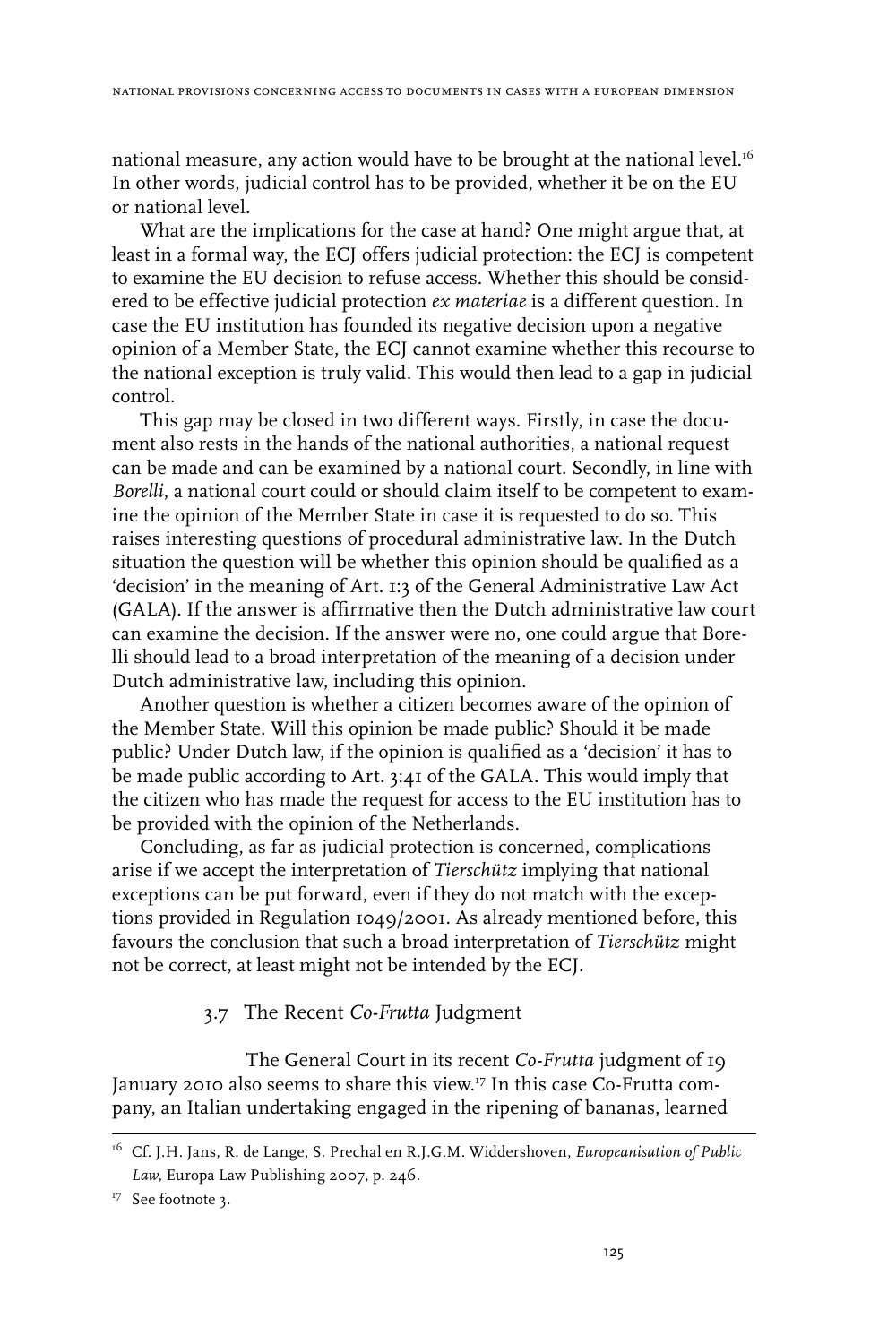through the Italian press, of allegedly fraudulent imports of bananas into the European Community between 1998 and 2000 at a reduced tariff on the basis of false import licences. Co-Frutta considered itself affected by those imports because of serious price distortions caused by the placing of additional quantities on the Community market, leading the tariff quota to be exceeded, and claimed that the loss suffered would have been even greater if it transpired that the imports were made not with false licences, but with licences which had been properly issued, but on the basis of false or erroneous reference quantities, which would mean that its own reference quantity had been reduced. Co-Frutta therefore asked the Commission for access to certain documents concerning the Community rules governing the importation of bananas and a list of traditional operators registered during the years 1998, 1999 and 2000, specifying i.a the quantity of bananas imported by each operator during the period from 1994 to 1996, the provisional reference quantity attributed to each operator for the years 1998, 1999 and 2000 and the licences (quantities) issued to each operator during the years 1998, 1999 and 2000 and the corresponding use. These documents originated partly from the Italian authorities. These authorities opposed to the disclosure of these documents. As far as the interpretation of *Tierschütz* is concerned with regard to the aspect of invoking national exceptions the General Court holds in *Co-Frutta* the following:

'(..) the institution concerned cannot accept a Member State's objection to disclosure of a document originating from that State if the objection gives no reasons at all or if the reasons are not put forward in terms of the exceptions listed in Article 4(1) to (3) of Regulation No 1049/2001. Where, despite an express request to that effect by the institution concerned to the Member State, the Member State still fails to provide the institution with such reasons, the institution must, if for its part it considers that none of those exceptions applies, give access to the document that has been asked for."<sup>8</sup>

This makes clear that it is also the view of the General Court that the opinion of Member States with regard to the applicability of exceptions has to be stated in terms of exceptions of Regulation 1049/2001. Of course, the *Tierschütz* judgment of this court has proved that the opinion of this court is not always upheld by the ECJ itself. Anyhow, the question remains what, in this view, is the meaning of the cryptic consideration 84. Future case law of the ECJ may resolve this question.

<sup>&</sup>lt;sup>18</sup> *Co-Frutta*, point 81.